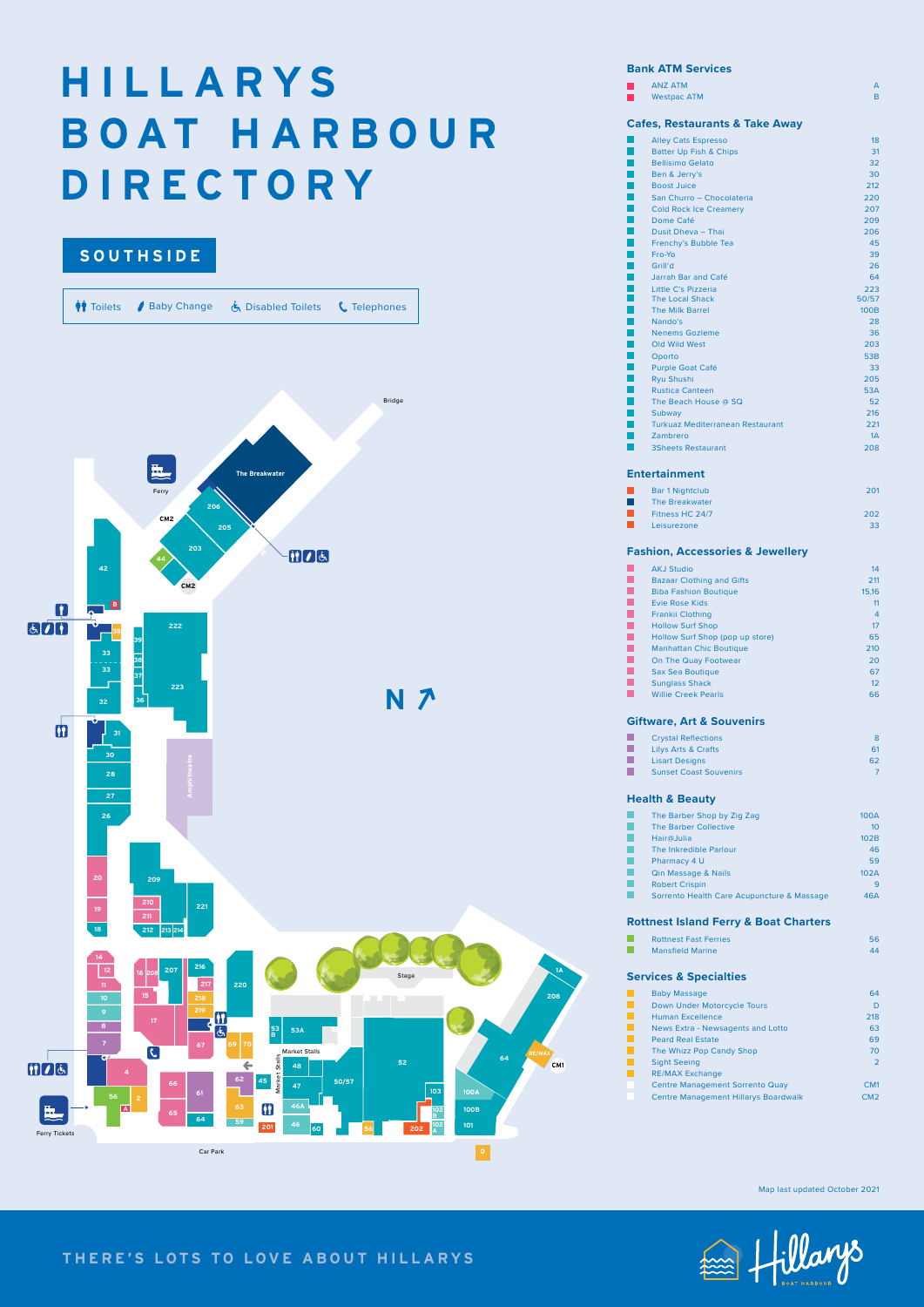## **THERE'S LOTS TO LOVE ABOUT HILLARYS**



| Mia Cucina        |  |
|-------------------|--|
| <b>Yacht Club</b> |  |

#### **Cafes, Restaurants & Take Away**

### **Services & Specialties**

| <b>Core Wealth Financial Planning</b>   | З              |
|-----------------------------------------|----------------|
| Department of Primary Industries &      |                |
| <b>Regional Development (Fisheries)</b> | $\overline{4}$ |
| <b>Hillarys Boat &amp; Tackle</b>       | 5              |
| <b>Hillarys Marina Lighthouse</b>       | 6              |
| <b>Just Marine</b>                      | 7              |
| <b>Perth Diving Academy</b>             | 8              |
| <b>Recfishwest</b>                      | 9              |

## **H I L L A R Y S B O AT H A R B O U R DIRECTORY**

**T**oilets

**NORTHSIDE**



Map last updated October 2021